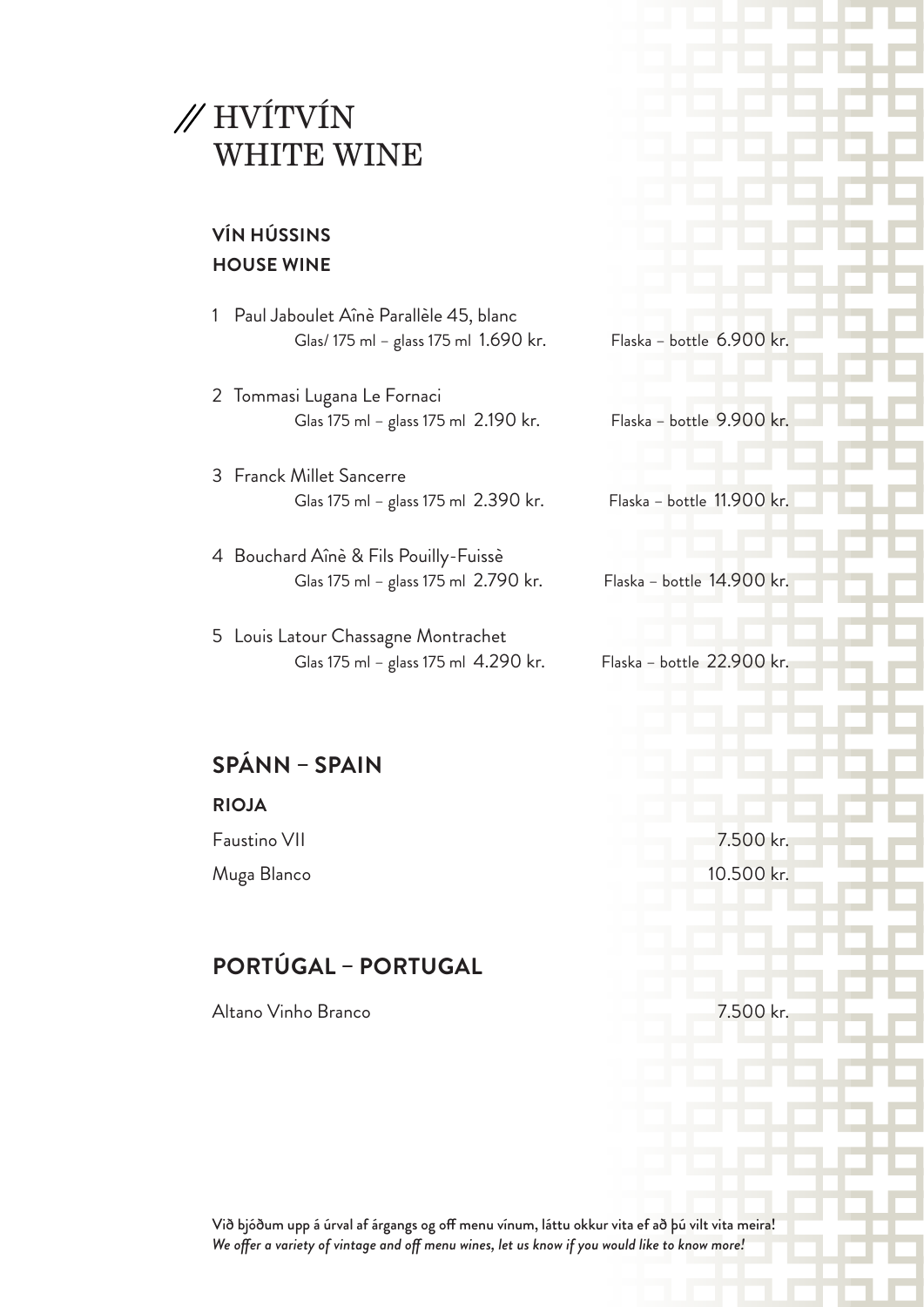# **ÍTALÍA – ITALY**

| Tommasi Le Rosse Pinot Grigio, Veneto          | 8.900 kr.  |
|------------------------------------------------|------------|
| Tommasi Lugana Le Fornaci, Veneto              | 9.900 kr.  |
| Vietti Roero Arneis, Piedmont                  | 13.500 kr. |
| Cordero di Montezemolo Langhe Arneis, Piedmont | 11.900 kr. |

### **FRAKKLAND – FRANCE**

#### **BOURGOGNE**

| Simonnet-Febvre Chablis                                                | 12.900 kr. |
|------------------------------------------------------------------------|------------|
| Bouchard Aîné & Fils Pouilly Fuisse                                    | 14.900 kr. |
| La Chablisienne Chablis "Fourchaume" Premier Cru                       | 17.900 kr. |
| Louis Latour Chassagne Montrachet                                      | 22.900 kr. |
| <b>Chanson Beaune Bastion Premier Cru</b>                              | 19.900 kr. |
| Domaine de la Vougeraie Puligny-Montrachet<br>"Champ Gain" Premier Cru | 33.900 kr. |
| Jean Monnier & Fils Mersault "Clos de Cromin"                          | 19.900 kr. |

#### **LOIRE**

| <b>Franck Millet Sancerre</b>         | 11.900 kr. |
|---------------------------------------|------------|
| LaCheteau Pouilly Fumé "Les Closiers" | 12.900 kr. |

### **ALSACE**

| René Muré Gewurztraminer "Orchidées Sauvages" | 9.900 kr.  |
|-----------------------------------------------|------------|
| Domaine Trimbach Riesling                     | 11.900 kr. |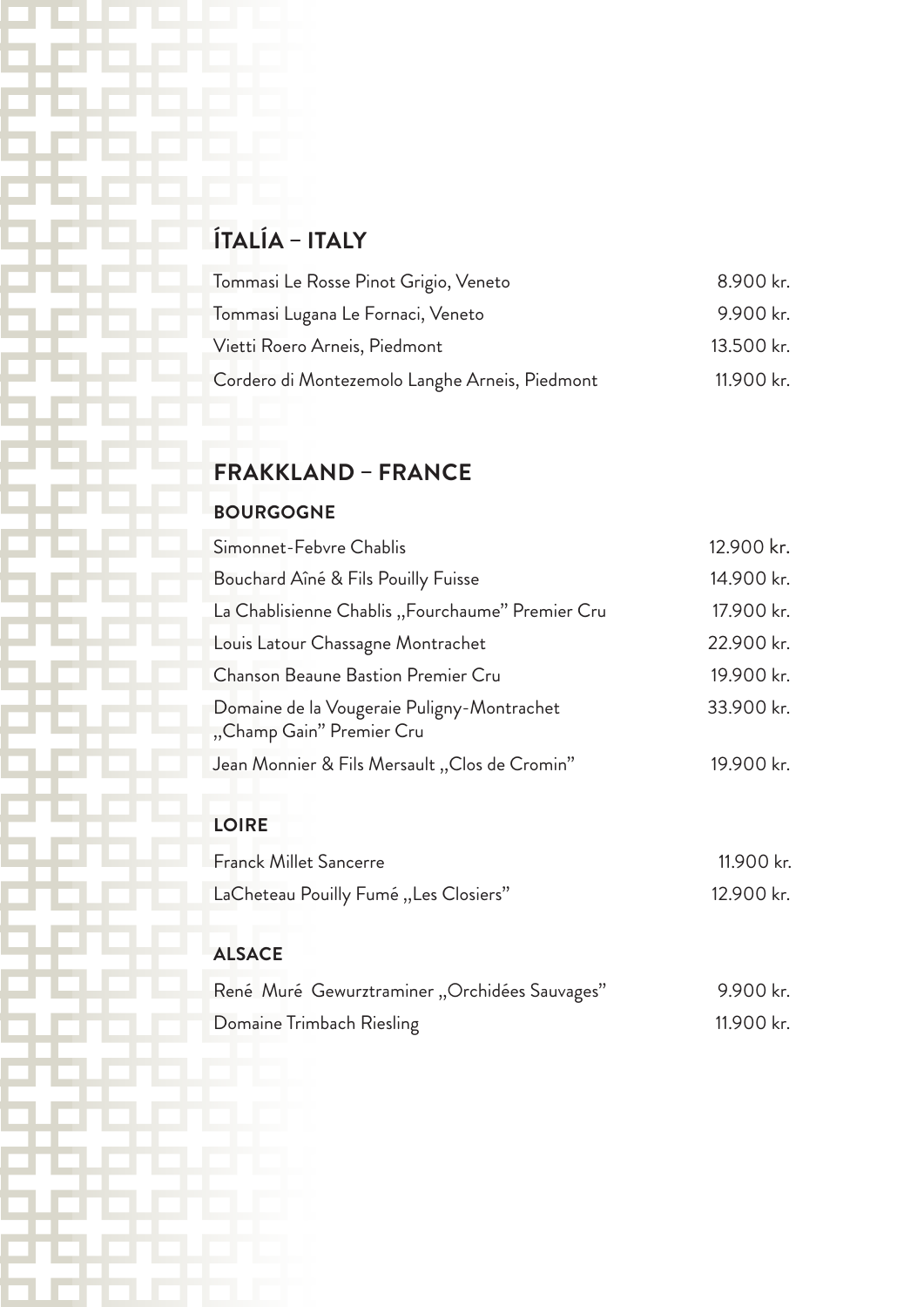### **ARGENTINA**

#### **SAN JUAN**

Finca Las Moras Chardonnay reserva 8.900 kr.

### **NÝJA SJÁLAND – NEW ZEALAND**

#### **MARLBOROUGH**

Cloudy bay Sauvignon Blanc 15.900 kr. Cloudy Bay Chardonnay 16.900 kr.

### **BANDARÍKIN – USA**

#### **CALIFORNIA**

| MacMurray Estate Vineyards Pinot Gris, Russian River Valley | 12.900 kr.  |
|-------------------------------------------------------------|-------------|
| Robert Mondavi Chardonnay, Napa Valley                      | –15.900 kr. |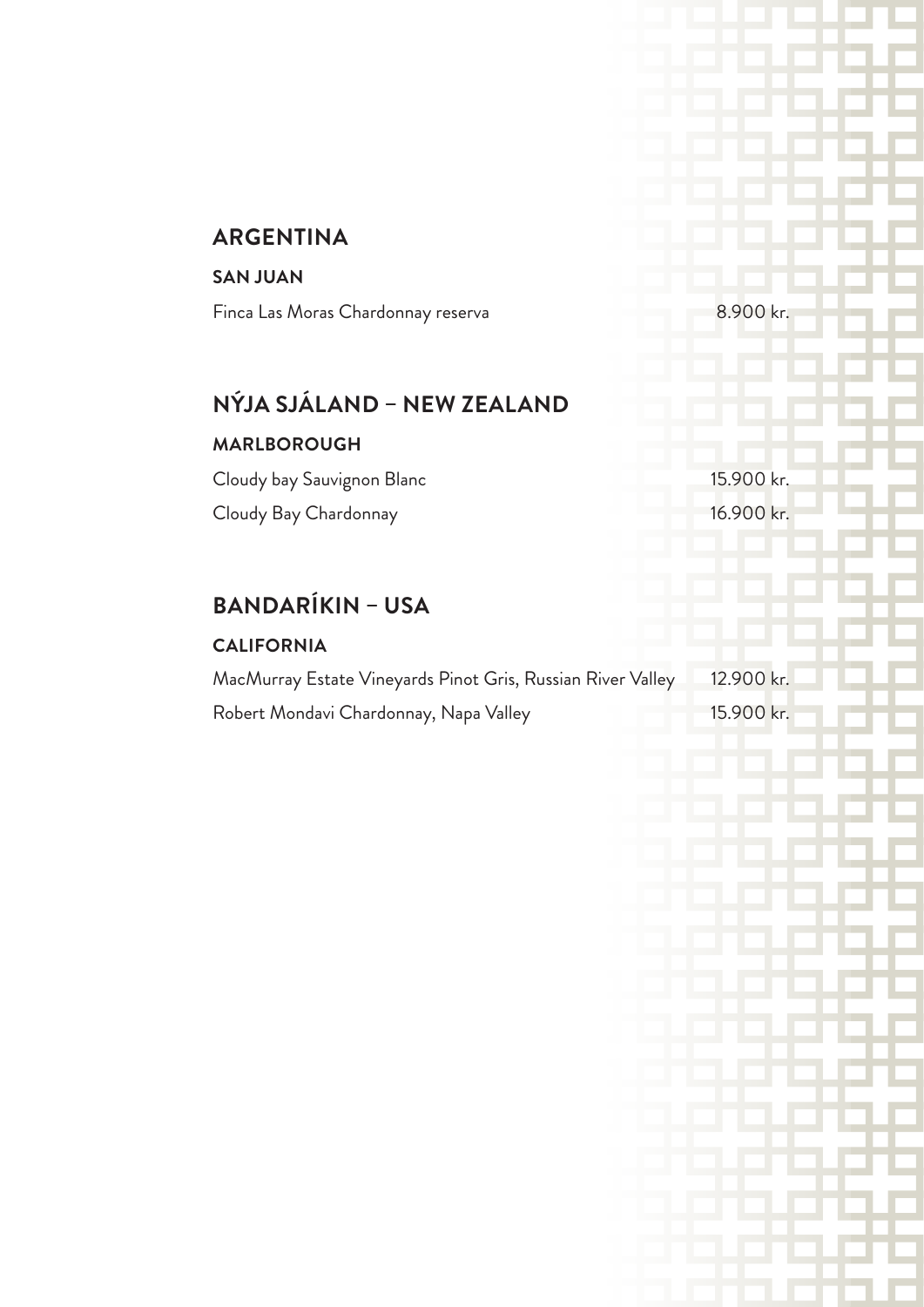

### **VÍN HÚSSINS HOUSE WINE**

| 1 - Campo Viejo Tempranillo, Rioja<br>Glas 175 ml – glass 175 ml 1.690 kr.                             | Flaska – bottle 6.900 kr.  |
|--------------------------------------------------------------------------------------------------------|----------------------------|
| 2 Ruffino Chianti<br>Glas 175 ml - glass 175 ml 1.990 kr.                                              | Flaska – bottle 8.500 kr.  |
| 3 Paul Jaboulet Aîné Paralléle 45, rouge<br>Glas 175 ml - glass 175 ml 2.090 kr.                       | Flaska – bottle 9.500 kr.  |
| 4 Trivento Golden Reserve Malbec<br>Glas 175 ml – glass 175 ml 2.490 kr.                               | Flaska – bottle 12.900 kr. |
| 5 Domaine Trimbach Pinot Noir, Alsace                                                                  |                            |
| Glas 175 ml – glass 175 ml 2.790 kr.                                                                   | Flaska – bottle 14.900 kr. |
| 6 Bodegas Roda Selá Rioja<br>Glas 175 ml – glass 175 ml 2.790 kr.                                      | Flaska - bottle 14.900 kr. |
| 7 Bourgogne frá Arnari<br>Glas 175 ml - glass 175 ml 3.190 kr.                                         | Flaska – bottle 17.900 kr. |
| 8 Château Pichon Baron, Les Tourelles de Longueville, Pauillac<br>Glas 175 ml – glass 175 ml 4.290 kr. | Flaska – bottle 22.900 kr. |

Við bjóðum upp á úrval af árgangs og off menu vínum, láttu okkur vita ef að þú vilt vita meira!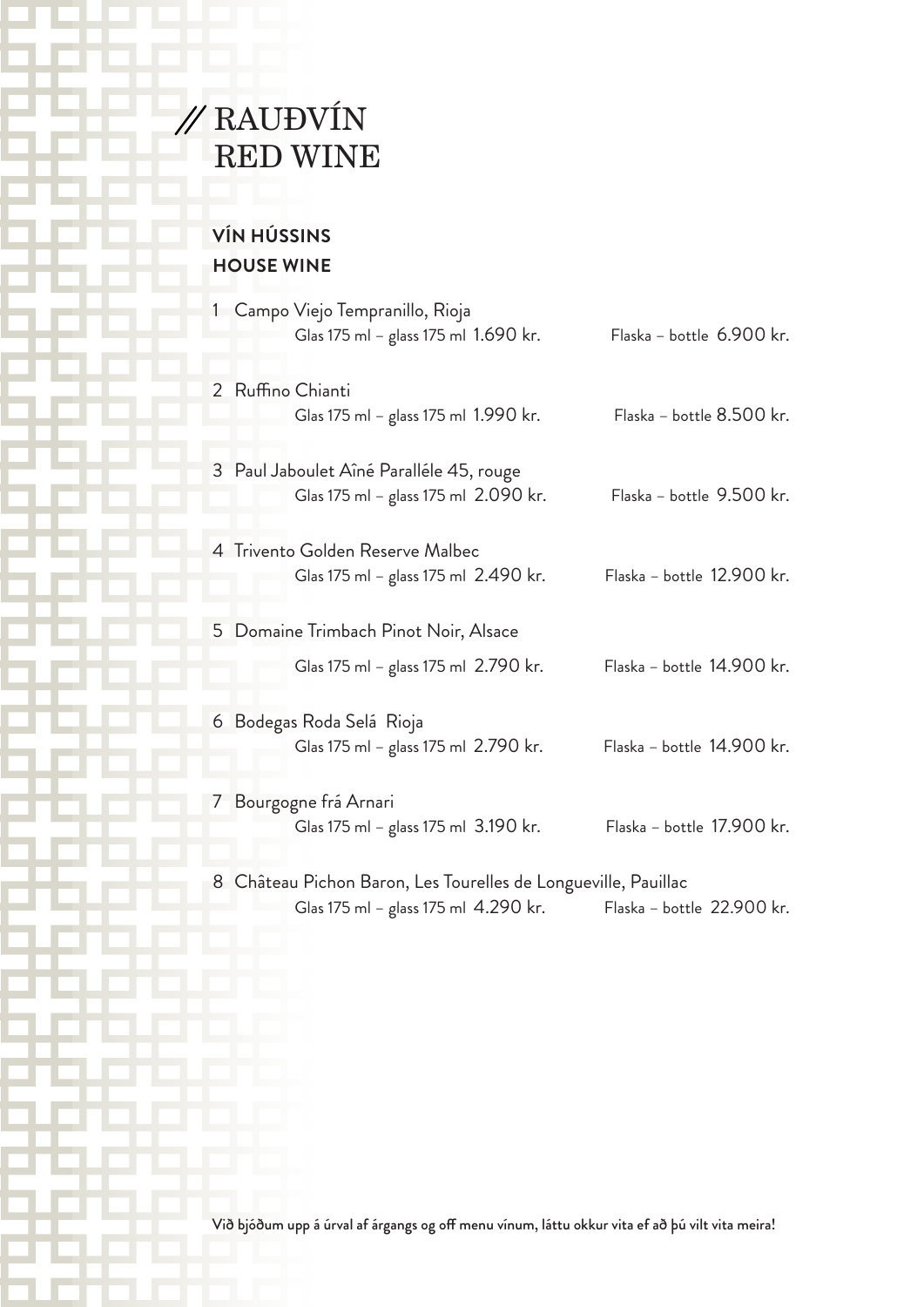### **SPÁNN – SPAIN**

#### **RIOJA**

| Campo Viejo Tempranillo                    | 6.900 kr.  |
|--------------------------------------------|------------|
| El Coto de Imaz Reserva                    | 9.900 kr.  |
| Campo Viejo Gran Reserva                   | 11.500kr.  |
| Bodegas Roda Selá                          | 14.900 kr. |
| Bodegas Roda Selá MAGNUM                   | 28.900 kr. |
| Baron de Ley Finca Monasterio              | 15.500 kr. |
| Baron de Ley Finca Monasterio MAGNUM       | 30.900 kr. |
| Muga Reserva                               | 14.900 kr. |
| Muga Reserva MAGNUM                        | 28.900 kr. |
| La Rioja Alta S.A. Viña Arana Gran Reserva | 18.900 kr. |
|                                            |            |

### **CIGALES**

Finca Museum Reserva 14.900 kr.

#### **RIBERA DEL DUERO**

| Bodegas Cepa 21 Hito     | 10.500 kr. |
|--------------------------|------------|
| Bodegas La Horra Corimbo | 14.900 kr. |
| Bodegas Emilio Moro      | 13.900 kr. |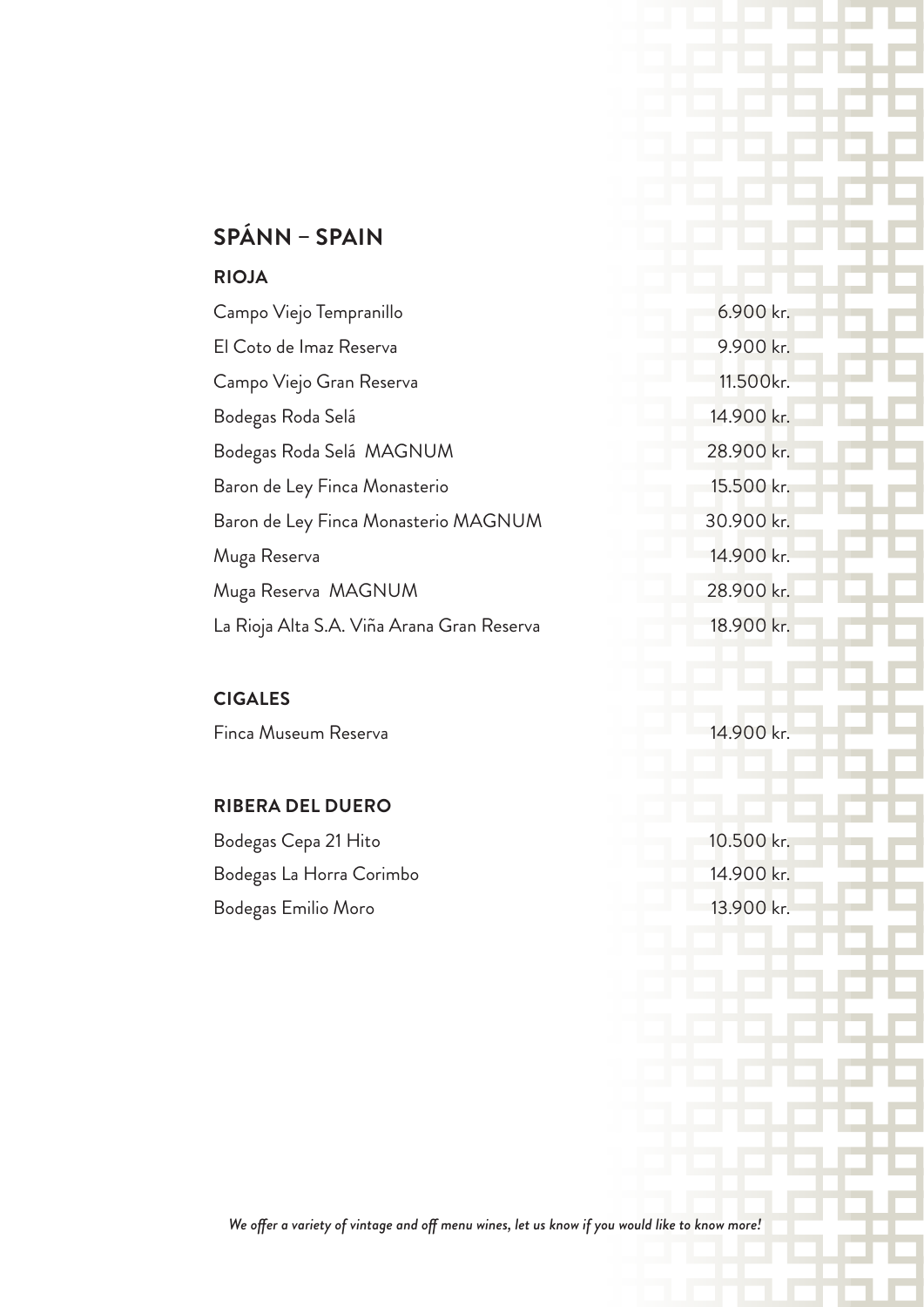## **ÍTALÍA – ITALY**

#### **TOSCANA**

| Ruffino Chianti                                | 8.500 kr.  |
|------------------------------------------------|------------|
| Ruffino Riserva Ducale                         | 12.900 kr. |
| Poggio al Casone Chianti Superiore             | 8.500 kr.  |
| Marchese Antinori Chianti Classico Riserva     | 16.900 kr. |
| Ruffino Greppone Mazzi, Brunello di Montalcino | 19.900 kr. |
| Tignanello Tenuta                              | 28.900 kr. |
| Solaia Antinori                                | 63.900 kr. |
|                                                |            |

#### **VENETO**

| Tommasi Amarone Valpolicella Classico | 18.900 kr. |
|---------------------------------------|------------|
|---------------------------------------|------------|

#### **PIEDMONTE**

| Prunotto Barbera d'Alba               | 10.900 kr. |  |
|---------------------------------------|------------|--|
| Prunotto Barolo Classico              | 18.900 kr. |  |
| Cordero di Montezemolo Barbera d'Alba | 12.900 kr. |  |
| Vietti Perbacco Nebbiolo              | 13.900 kr. |  |

### **FRAKKLAND – FRANCE**

#### **BEAUJOLAIS**

Mommesin Beaujolais-Villages 11.500 kr.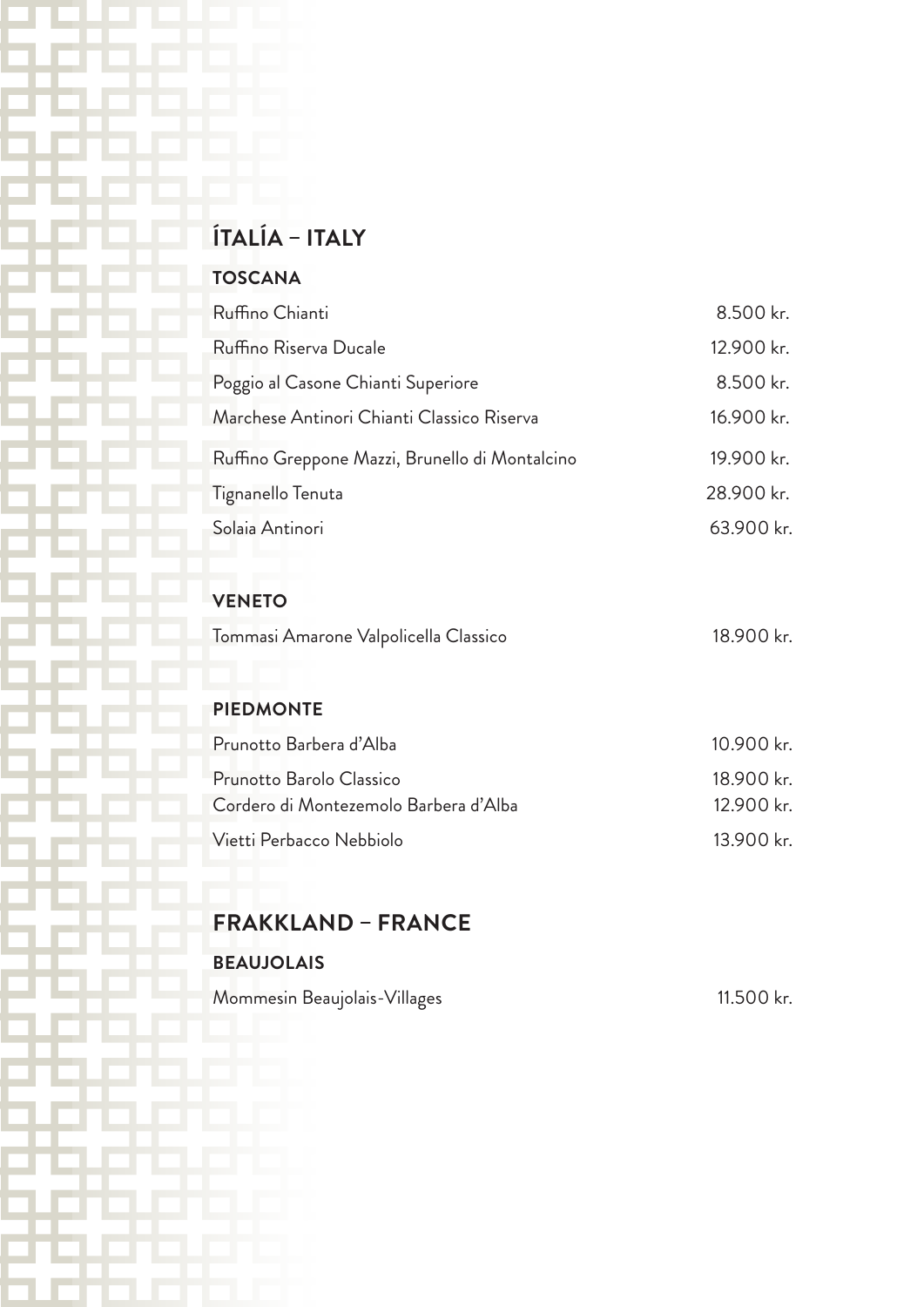#### **RHÔNE**

| Chemin Des Papes Côtes du Rhône                 | 8.900 kr.  |
|-------------------------------------------------|------------|
| Boutinot Cairanne 'La Côte Sauvage'             | 11.900 kr. |
| Paul Jaboulet Aîné Les Jalets, Crozes-Hermitage | 13.900 kr. |
| Le Grand Roi Châteauneuf-du-Pape                | 16.900 kr. |
| E.Guigal Brune & Blonde, Côte Rôtie             | 22.900 kr. |
| E.Guigal Hermitage                              | 22.900 kr. |

#### **BOURGOGNE**

| Cuvée Latour Bourgogne Rouge                | 12.500 kr. |
|---------------------------------------------|------------|
| Cuvée Latour Bourgogne Rouge MAGNUM         | 25.000 kr. |
| Louis Latour Pommard                        | 23.500 kr. |
| Louis Latour Corton Grand Cru               | 27.500 kr. |
| <b>Chanson Beaune Bastion Premier Cru</b>   | 19.900 kr. |
| Camille Giroud Les Crais, Gevrey-Chambertin | 19.900 kr. |
| Camille Giroud Charmes-Chambertin Grand Cru | 39.900 kr. |

#### **BORDEAUX**

| Vieux Château des Combes, Saint-Emilion Grand Cru                      | 14.900 kr. |
|------------------------------------------------------------------------|------------|
| Château La Lagune, Moulin de La Lagune, Haut-Médoc                     | 17.900 kr. |
| Château Pichon Baron, Les Tourelles de Longueville, Pauillac           | 22.900 kr. |
| Château Pichon Baron, Les Tourelles de Longueville,<br>Pauillac MAGNUM | 39.900 kr. |
| Château Pibran, Pauillac                                               | 22.900 kr. |
| Château Cantenac Brown, Margaux                                        | 29.900 kr. |
| Château Pichon, Loungeville Baron Grand Cru, Pauillac                  | 64.900 kr. |
| Château Montrose 2014, Saint-Estèphe                                   | 62.900 kr. |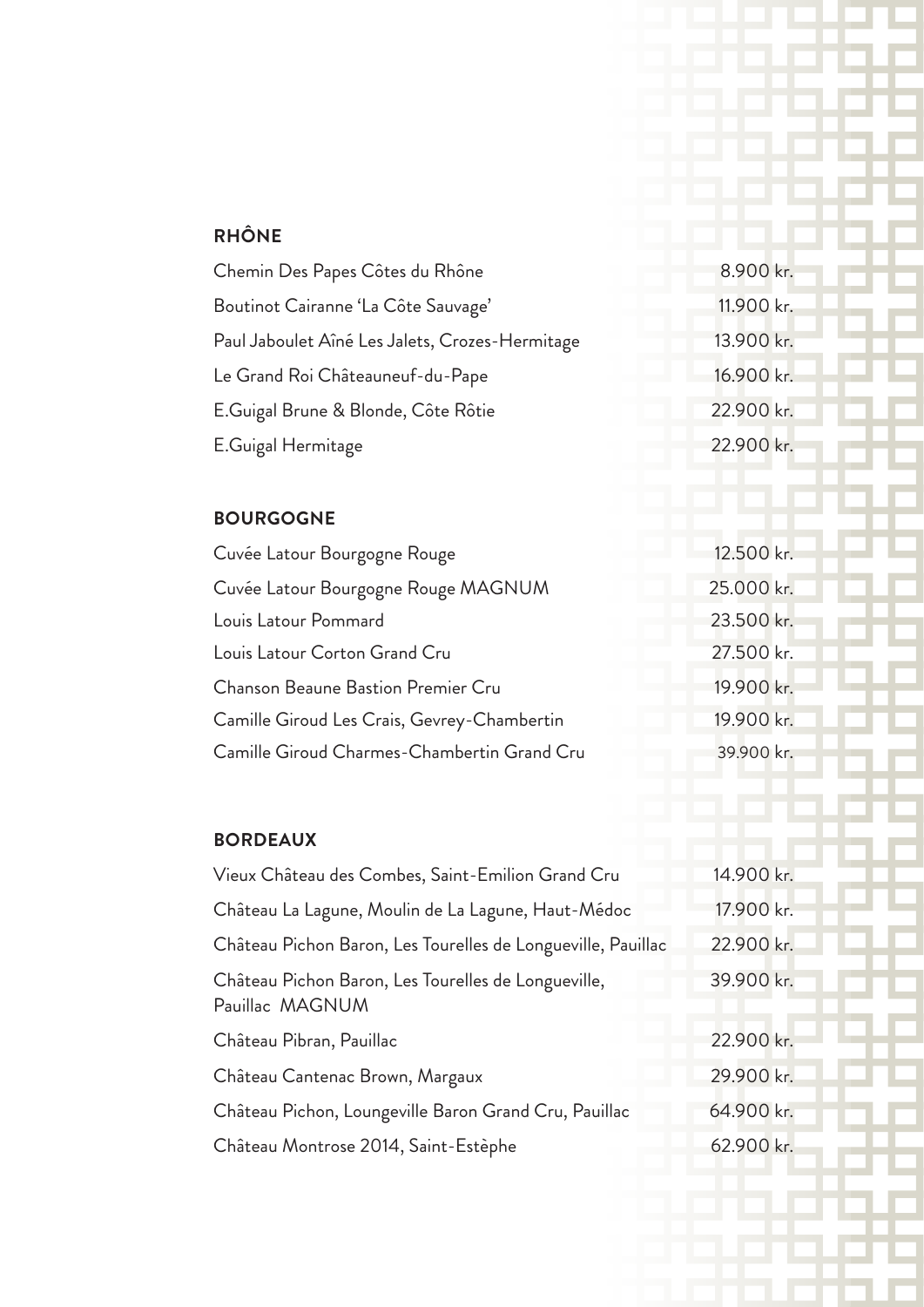### **PORTUGAL**

| <b>DOURO</b>              |            |
|---------------------------|------------|
| Quinta do Crasto Superior | 9.900 kr.  |
| Chryseia P+S              | 19.900 kr. |

#### **CHILE**

| <b>ACONCAGUA</b>                    |           |
|-------------------------------------|-----------|
| Montes Limited Selection Pinot Noir | 9.500 kr. |

### **ARGENTINA**

#### **MENDOZA**

| Trapiche Oak Cask Malbec               | 8.500 kr.  |
|----------------------------------------|------------|
| Trapiche Medalla Cabernet Sauvignon    | 11.900 kr. |
| Trapiche Gran Medalla Malbec           | 14.900 kr. |
| Trapiche Iscay Malbec - Cabernet Franc | 21.900 kr. |
| Trivento Golden Reserve Malbec         | 12.900 kr. |
| Trivento Eolo Malbec                   | 27.900 kr. |
|                                        |            |

#### **SAN JUAN**

Finca Las Moras Black label Malbec 11.900 kr.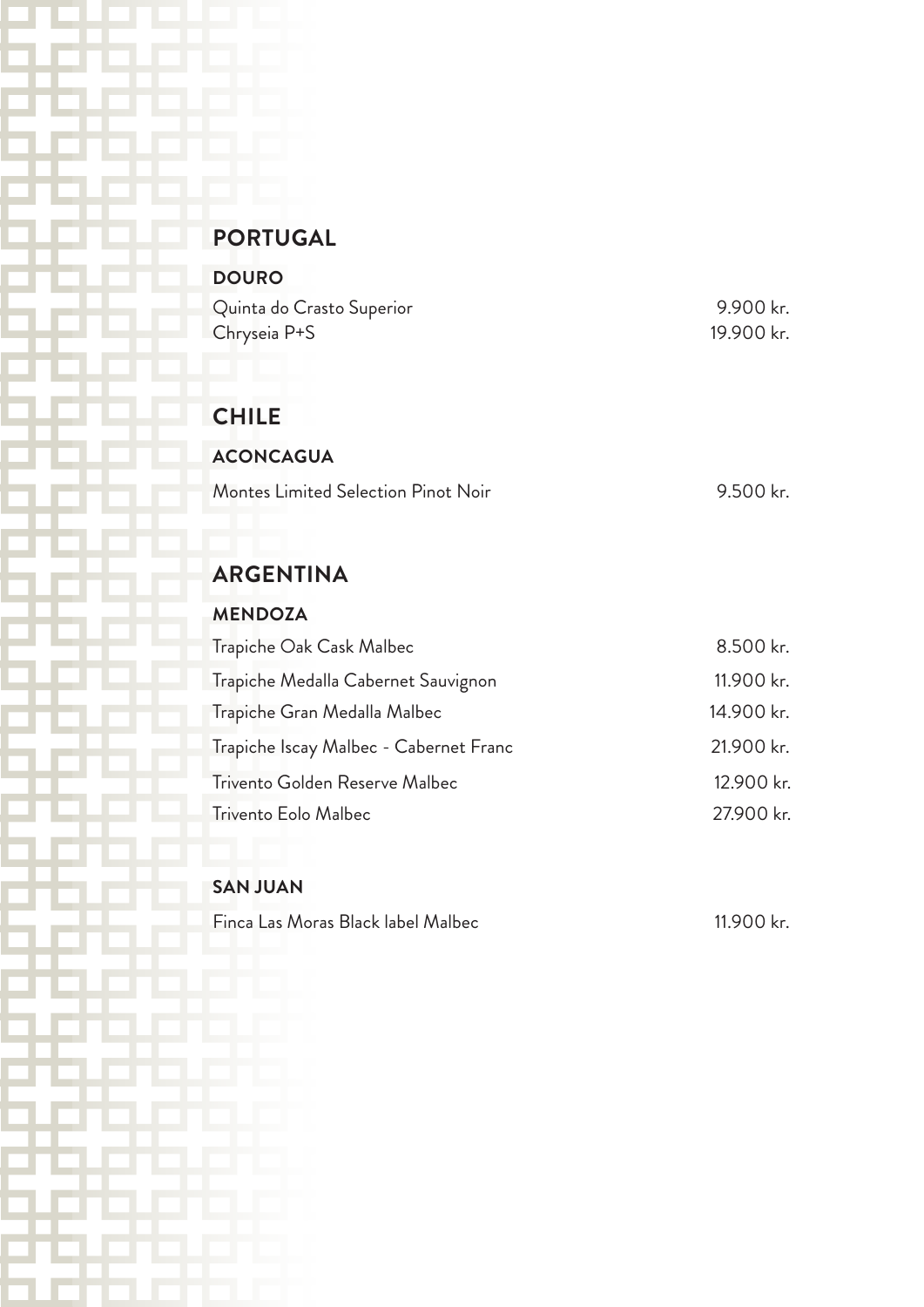### **LÍBANON – LEBANON**

#### **BEQAA**

| Chateau Musar, Gaston Hochar        | 19.900 kr. |
|-------------------------------------|------------|
| Chateau Musar, Gaston Hochar MAGNUM | 40.990 kr. |

## **BANDARÍKIN – USA**

#### **CALIFORNIA**

| 1000 Stories Zinfandel, Mendocino                           | 12.500 kr. |
|-------------------------------------------------------------|------------|
| Louis M. Martini Cabernet Sauvignon, Napa Valley            | 16.900 kr. |
| MacMurray Estate Vineyards Pinot Noir, Russian River Valley | 15.900 kr. |
| Robert Mondavi Winery Cabernet Sauvignon, Napa Valley       | 19.900 kr. |
| Robert Mondavi Winery Pinot Noir, Napa Valley               | 16.900 kr. |

### **NÝJA SJÁLAND – NEW ZEALAND**

#### **MARLBOROUGH**

Saint Clair Vicar's choice Pinot Noir 12.900 kr.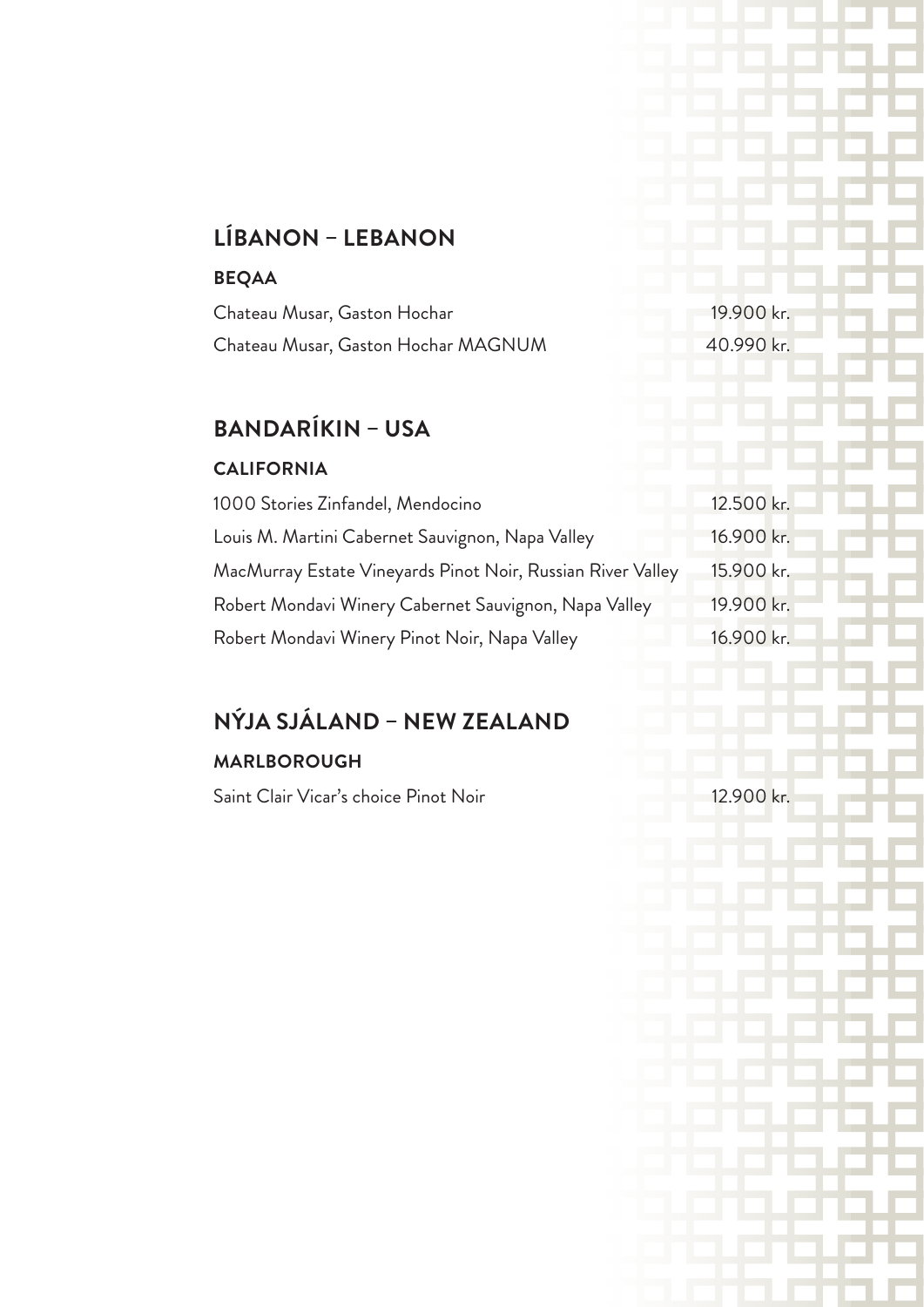

### **FRAKKLAND – FRANCE**

| Rosè de Lèoube    | 10.900 kr. |
|-------------------|------------|
| Fleurs de Prairie | 9.900 kr.  |

### **SPÁNN – SPAIN**

| Baron de Ley Rosado de Lágrima |           |
|--------------------------------|-----------|
| Glas / glass                   | 1.890 kr. |
| Flaska / bottle                | 7.900 kr. |

# FREYÐIVÍN SPARKLING WINE

### **SPÁNN – SPAIN**

| Cava Delapierre Seco      |             |
|---------------------------|-------------|
| Glas / glass              | 1.590 kr.   |
| Flaska / bottle           | $6.900$ kr. |
| Tommasi Prosecco Filodora | 8.900 kr.   |

Við bjóðum upp á úrval af árgangs og off menu vínum, láttu okkur vita ef að þú vilt vita meira!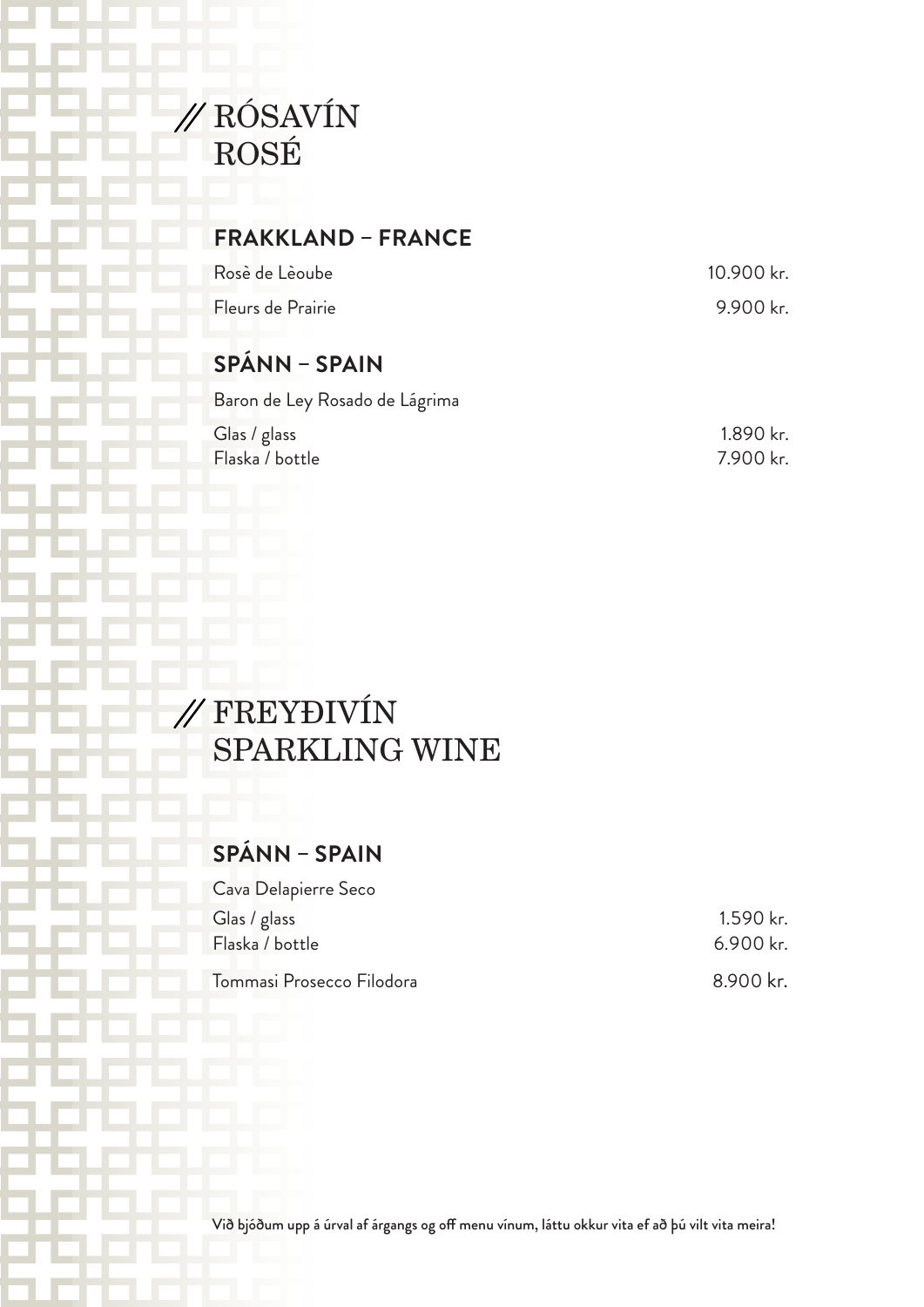# BOLLINGER KAMPAVÍN BOLLINGER CHAMPAGNE

| Bollinger Special Cuveé            |            |
|------------------------------------|------------|
| Glas / glass                       | 2.490 kr.  |
| Flaska / bottle                    | 13.900 kr. |
| Bollinger Special Cuveé MAGNUM     | 39.900 kr. |
| Bollinger Rosè                     |            |
| Glas / glass                       | 2.790 kr.  |
| Flaska / bottle                    | 20.900 kr. |
|                                    |            |
| Bollinger PN VZ 15                 | 29.900 kr. |
| Bollinger B13                      | 36.900 kr. |
| Bollinger La Grand Année 2014      | 39.900 kr. |
| Bollinger La Grand Année Rosé 2012 | 49.900 kr. |
| Bollinger R.D. 2007                | 62.900 kr. |
|                                    |            |



*We offer a variety of vintage and off menu wines, let us know if you would like to know more!*